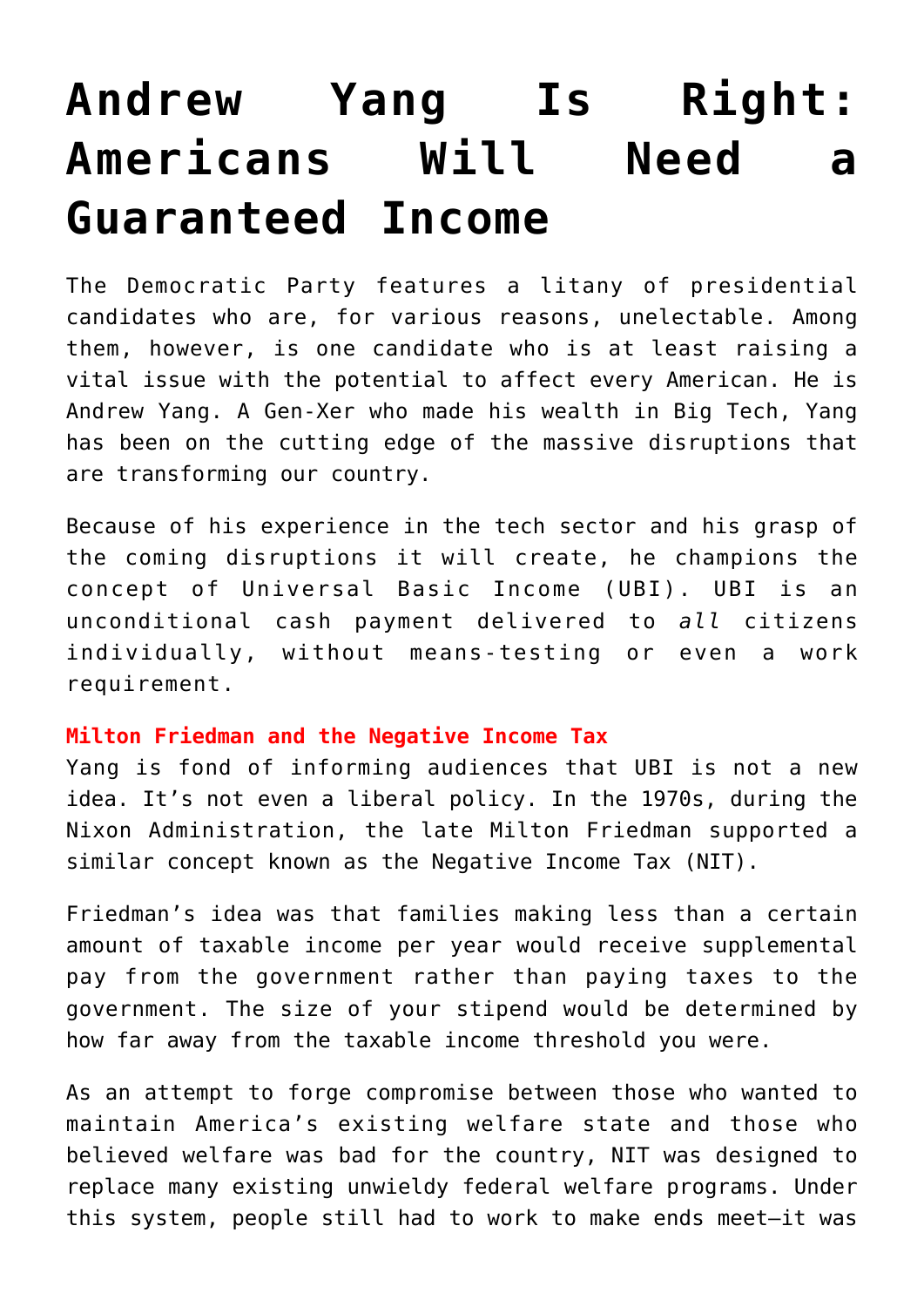just that the NIT would ensure one did not fall into the kind of abject poverty that Americans find unacceptable for their fellow citizens; it offered hope and incentivized work in a way that existing welfare programs did not.

Many critics of the scheme worried that poorer families receiving the negative income tax stipend would work less or quit entirely, thereby substituting work for leisure—or plain indolence. The concern was that if a majority of the working poor stopped working and instead relied fully on the stipend, it would break the NIT.

But proponents of NIT argued this method of welfare was better because it was limited and it *required* Americans to still work full-time. The welfare programs of the time actually discouraged work and encouraged people to remain on the dole. The NIT was designed to prevent this moral hazard.

## **The Age of Disruption and Scarcity Is Here**

Most tech leaders today know that artificial intelligence is upon us and it will consume 40 percent of all jobs over the next 15 years. Unlike previous iterations of socio-economic disruption caused by technological revolutions, the disruptions from advances in AI will be felt by *all* sectors of the economy—from manufacturing to legal and medical professions and everything between. All but the wealthiest people in the United States will suffer varying degrees of economic insecurity.

Add in the stifling income inequality many Americans already experience (and that will likely only worsen over the next 15 years), the onerous student loan debt that the next generation of workers will have to manage, the sharp increase in the cost of living, the unlikelihood that pay will rise in ways commensurate with that higher cost of living, and losing employment opportunities to machines will be the economic ruination for most Americans.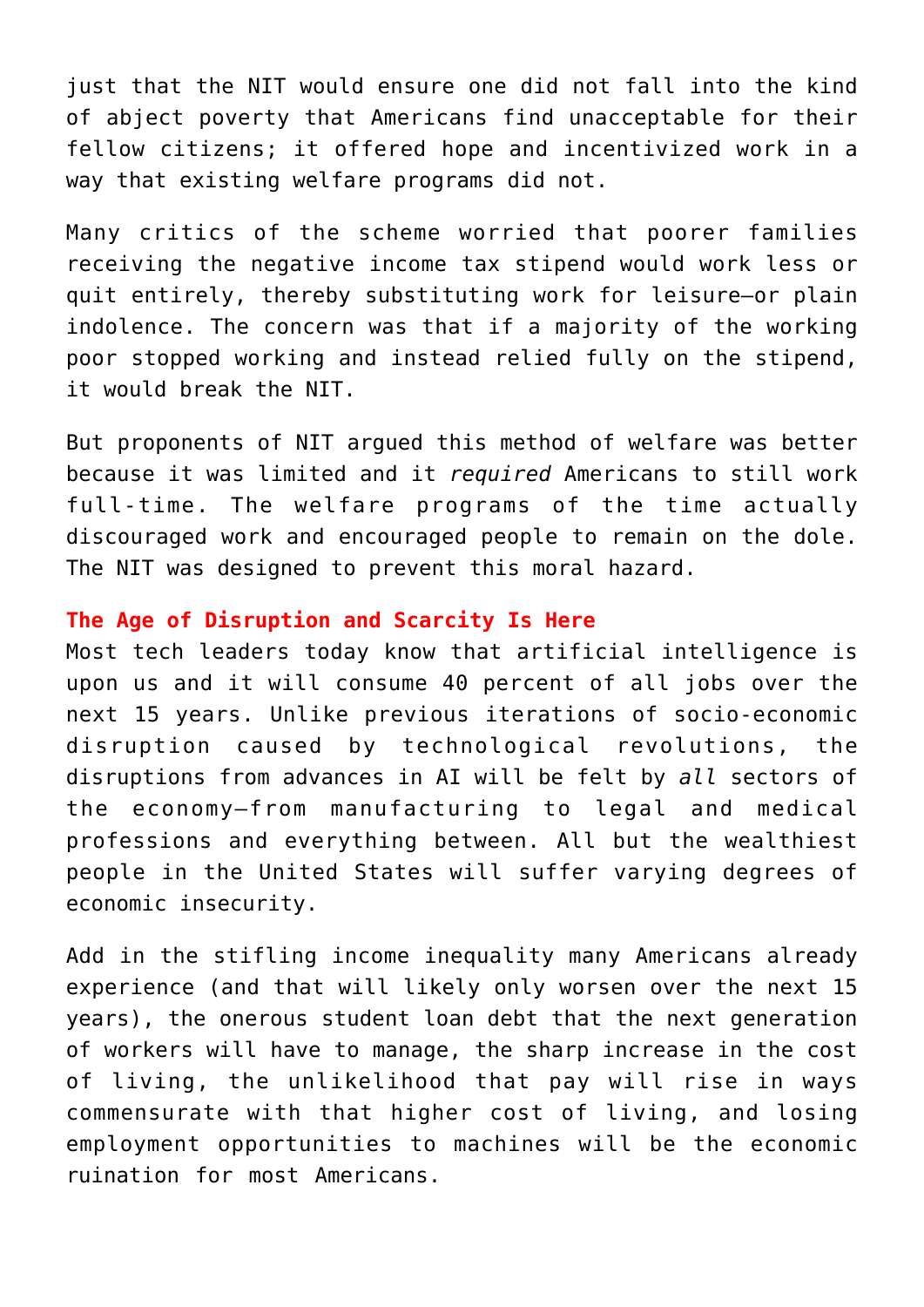Republicans ignore these trends at their peril. The disruptions are going to happen (in many cases, they are already underway), they cannot be undone, and the government will need to address the human carnage these disruptions will cause.

#### **The Problem with Universal Basic Income**

Yang may be the gonzo tech guru who [opposes male circumcision,](https://www.powerlineblog.com/archives/2019/03/a-new-dem-um-front-runner.php) but he is the only presidential candidate willing to address looming questions of how to respond to coming economic disruptions.

The trouble is that a universal basic income is too generous. Where Friedman's negative income tax was limited, UBI is basically a gigantic giveaway of tax dollars to everyone. In every country where UBI has been tried, the experiment has ended in failure.

What's more, the United States could afford such a massive undertaking. UBI *might* work if the United States were to terminate its existing welfare programs. What are the odds of that? Politicians are more likely to enact UBI while maintaining the existing welfare state—and that would bankrupt the United States, regardless of the disruption caused by automation.

The national conversation is driven by those who bring up important issues first. Donald Trump was the master of this in the 2016 election. Yang and his UBI appear to be popular among younger Americans whose economic futures, when compared to those their parents anticipated at their age, are relatively bleak. Because Yang is the only candidate talking about this issue, if left unchallenged, he will drive the debate.

It will be Yang's UBI rather than the more practical NIT that wins over voters. Even if Yang does not win the 2020 election (and he likely won't), his message will continue to gain traction, especially as economic disruption becomes more